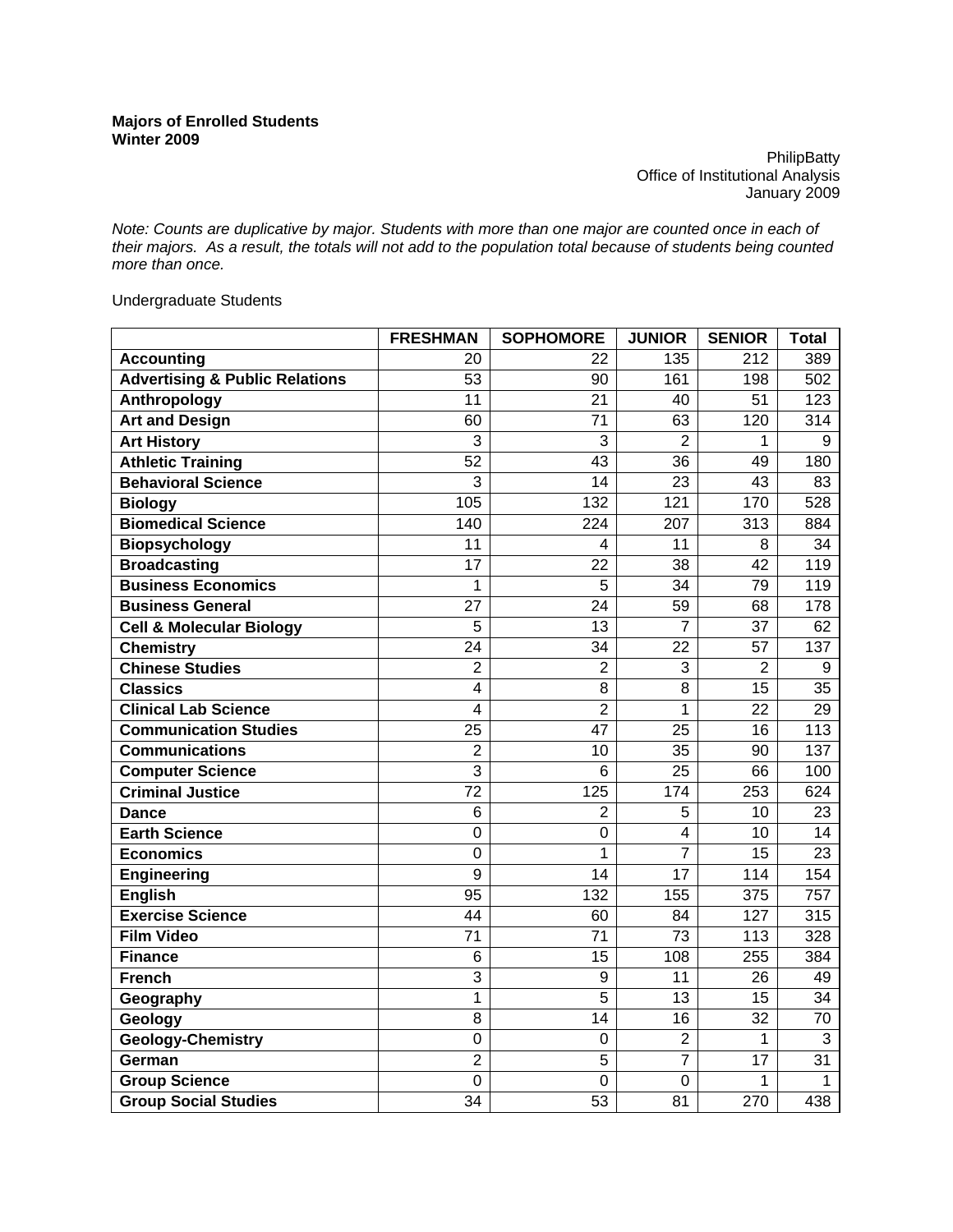| <b>Health Communications</b>          | 7               | 19  | 46             | 49             | 121            |
|---------------------------------------|-----------------|-----|----------------|----------------|----------------|
| <b>Health Professions</b>             | 29              | 85  | 126            | 226            | 466            |
| <b>Health Science</b>                 | $\Omega$        | 0   | 1              | 62             | 63             |
| <b>History</b>                        | 29              | 52  | 63             | 157            | 301            |
| <b>Hospitality Tourism Management</b> | 40              | 81  | 127            | 208            | 456            |
| <b>Information Systems</b>            | 0               | 7   | 10             | 58             | 75             |
| <b>Integrated Science</b>             | 15              | 17  | 31             | 113            | 176            |
| <b>International Business</b>         | 3               | 11  | 30             | 68             | 112            |
| <b>International Relations</b>        | $\overline{25}$ | 39  | 36             | 61             | 161            |
| <b>Journalism</b>                     | 29              | 26  | 26             | 38             | 119            |
| <b>Legal Studies</b>                  | 5               | 17  | 23             | 40             | 85             |
| <b>Liberal Studies</b>                | 3               | 14  | 36             | 94             | 147            |
| <b>Management</b>                     | 6               | 6   | 98             | 283            | 393            |
| <b>Marketing</b>                      | $\overline{7}$  | 12  | 126            | 271            | 416            |
| <b>Mathematics</b>                    | 64              | 89  | 96             | 211            | 460            |
| <b>Medical Imaging/Radiation Sci</b>  | $\overline{2}$  | 6   | 4              | 28             | 40             |
| <b>Music</b>                          | 29              | 42  | 33             | 96             | 200            |
| <b>Natural Resources Mgmt</b>         | 10              | 23  | 22             | 51             | 106            |
| <b>Non Degree Undergraduate</b>       | 96              | 10  | 1              | 1              | 108            |
| <b>Nursing</b>                        | 16              | 35  | 27             | 275            | 353            |
| <b>Nursing - RN</b>                   | 1               | 3   | 9              | 3              | 16             |
| <b>Occupational Safety/Health Mgt</b> | 0               | 7   | 9              | 19             | 35             |
| Philosophy                            | 7               | 14  | 21             | 32             | 74             |
| Photography                           | 47              | 28  | 32             | 58             | 165            |
| <b>Physical Education</b>             | 20              | 31  | 70             | 160            | 281            |
| <b>Physics</b>                        | 5               | 13  | 5              | 27             | 50             |
| <b>Political Science</b>              | 38              | 49  | 73             | 92             | 252            |
| <b>Pre-Business</b>                   | 370             | 526 | 284            | 68             | 1248           |
| <b>Pre-Clinical Lab Science</b>       | 7               | 5   | 6              | 9              | 27             |
| <b>Pre-Computer Science</b>           | 42              | 49  | 27             | 14             | 132            |
| <b>Pre-Economics</b>                  | $\overline{2}$  | 1   | $\overline{2}$ | $\overline{2}$ | $\overline{7}$ |
| <b>Pre-Engineering</b>                | 174             | 142 | 87             | 59             | 462            |
| <b>Pre-Health Science</b>             | 197             | 165 | 36             | 5              | 403            |
| <b>Pre-Information Systems</b>        | 8               | 24  | 30             | 19             | 81             |
| <b>Pre-Liberal Studies</b>            | 0               | 0   | 1              | 1              | $\overline{2}$ |
| <b>Pre-Med Img/Radiation Sci</b>      | 28              | 38  | 47             | 50             | 163            |
| <b>Pre-Med Tech</b>                   | 62              | 57  | 38             | 3              | 160            |
| <b>Pre-Nursing</b>                    | 300             | 274 | 268            | 236            | 1078           |
| <b>Pre-Physical Therapy</b>           | 61              | 31  | 10             | $\overline{2}$ | 104            |
| <b>Psychology</b>                     | 120             | 188 | 227            | 298            | 833            |
| <b>Public Administration</b>          | 9               | 21  | 53             | 78             | 161            |
| <b>Russian Studies</b>                | $\overline{2}$  | 4   | 4              | 13             | 23             |
| <b>Social Work</b>                    | 34              | 48  | 86             | 122            | 290            |
| <b>Sociology</b>                      | 5               | 17  | 34             | 79             | 135            |
| <b>Spanish</b>                        | 19              | 33  | 60             | 116            | 228            |
| <b>Special Education</b>              | 58              | 39  | 87             | 210            | 394            |
| <b>Statistics</b>                     | 4               | 13  | 13             | 36             | 66             |
| <b>Theatre</b>                        | 14              | 12  | 15             | 17             | 58             |